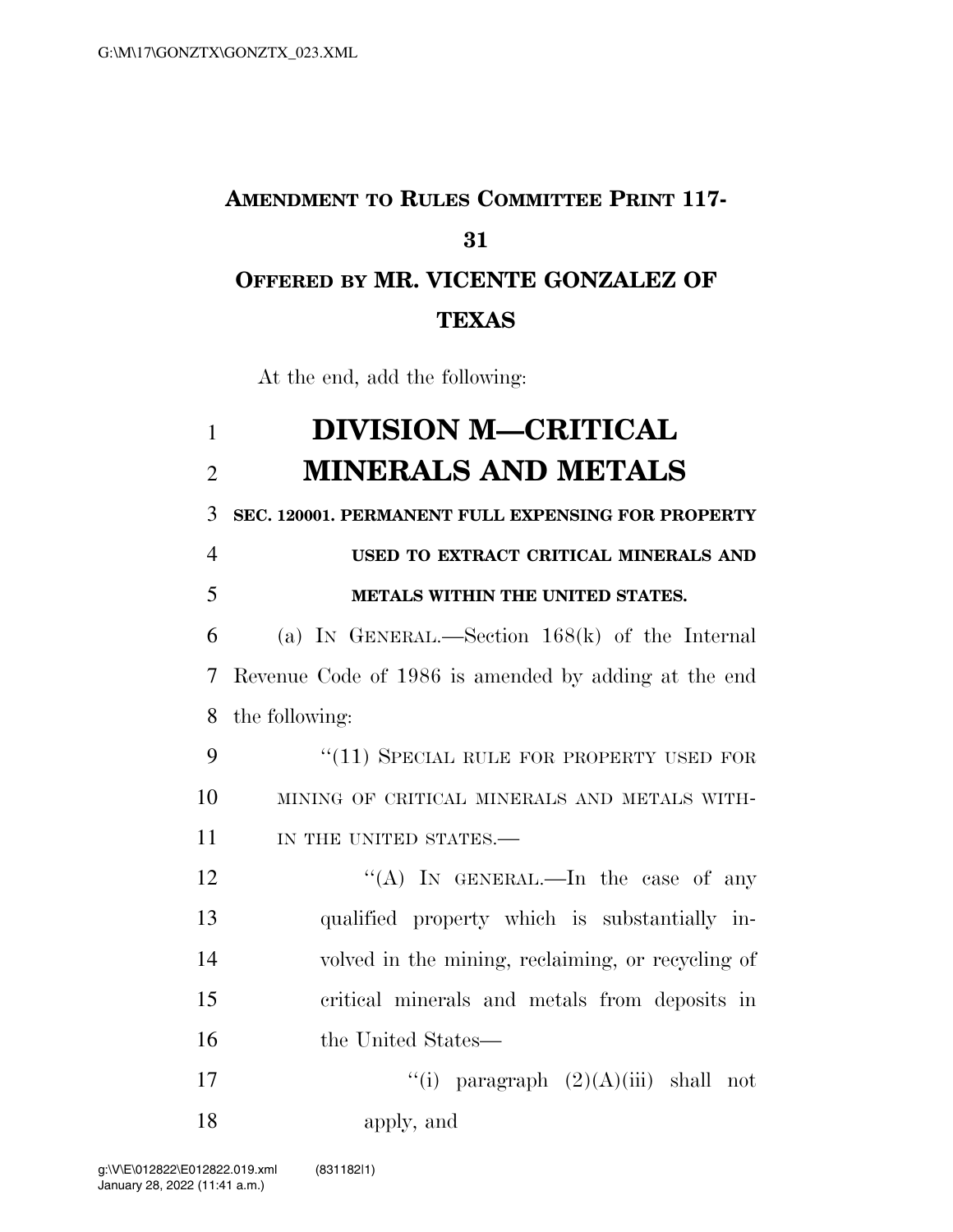| $\mathbf{1}$   | "(ii) the applicable percentage shall be                     |
|----------------|--------------------------------------------------------------|
| $\overline{2}$ | 100 percent.                                                 |
| 3              | "(B) CRITICAL MINERALS AND METALS.-                          |
| $\overline{4}$ | For purposes of this paragraph, the term 'crit-              |
| 5              | ical minerals and metals' means cerium, cobalt,              |
| 6              | dysprosium, erbium, europium, gadolinium,                    |
| $\tau$         | graphite, holmium, lanthanum, lithium, lute-                 |
| 8              | tium, manganese, neodymium, praseodymium,                    |
| 9              | promethium, samarium, scandium, terbium,                     |
| 10             | thulium, vanadium, ytterbium, and yttrium.".                 |
| 11             | (b) EFFECTIVE DATE.—The amendment made by                    |
| 12             | this section shall apply to property placed in service after |
| 13             | December 31, 2020.                                           |
|                |                                                              |
| 14             | SEC. 120002. PERMANENT FULL EXPENSING FOR NONRESI-           |
| 15             | DENTIAL REAL PROPERTY USED FOR MINING                        |
| 16             | OF CRITICAL MINERALS AND METALS WITHIN                       |
| 17             | THE UNITED STATES.                                           |
| 18             | (a) IN GENERAL.—Section 168 of the Internal Rev-             |
| 19             | enue Code of 1986 is amended by adding at the end the        |
| 20             | following new subsection:                                    |
| 21             | "(n) SPECIAL ALLOWANCE FOR NONRESIDENTIAL                    |
| 22             | REAL PROPERTY USED FOR MINING OF CRITICAL MIN-               |
| 23             | ERALS AND METALS WITHIN THE UNITED STATES.—                  |
| 24             | " $(1)$ NEW STRUCTURES.—In the case of any                   |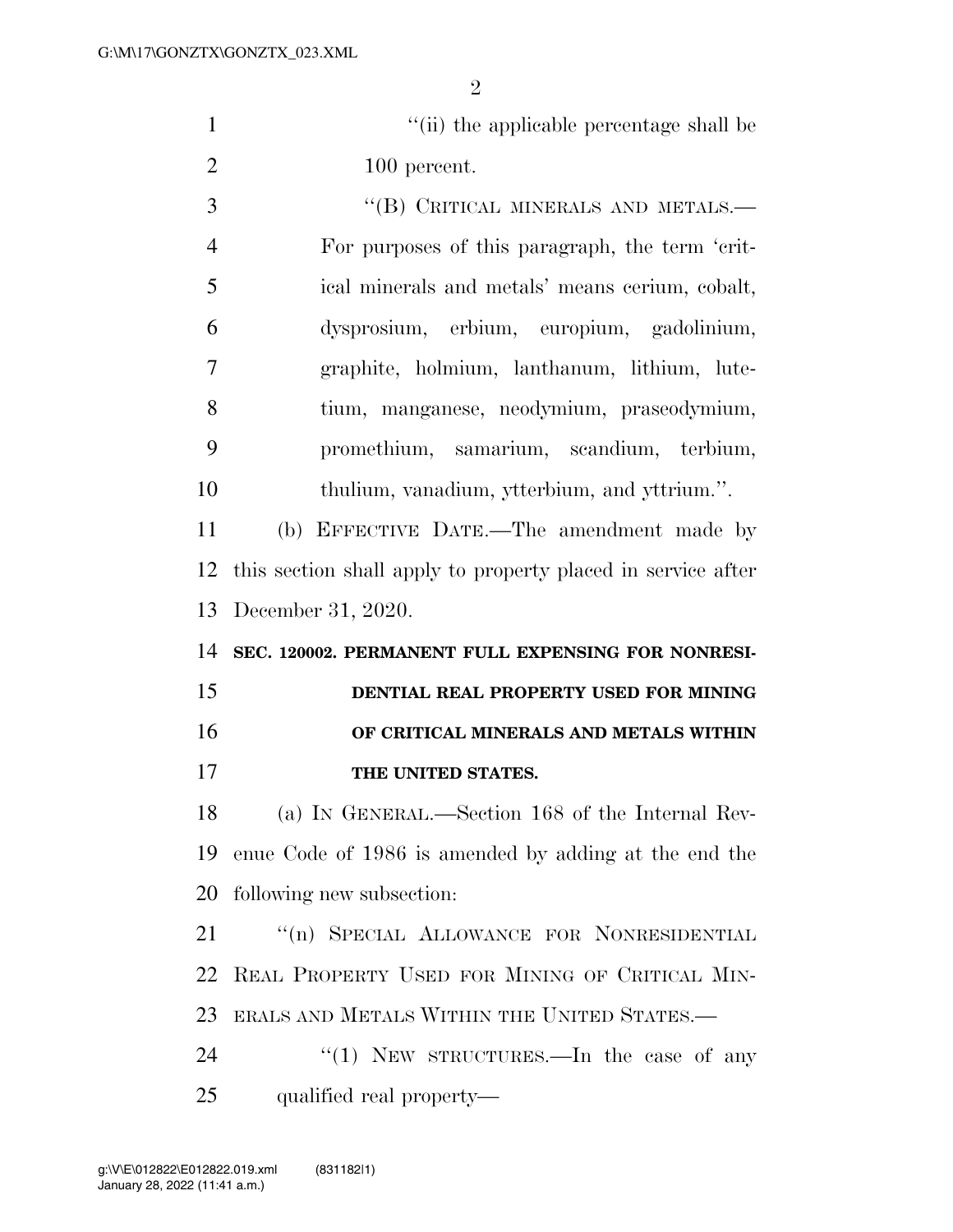$((A)(i)$  if such property is placed in service on or after the date of enactment of this sub- section, the depreciation deduction provided by section 167(a) for the taxable year in which such property is placed in service shall include an allowance equal to 100 percent of the ad- justed basis of such property, or ''(ii) if such property was placed in service before the date of enactment of this subsection, the depreciation deduction provided by section

11 167(a) for the first taxable year beginning after such date shall include an allowance equal to 100 percent of the adjusted basis of such prop-erty, and

15 "(B) the adjusted basis of such property 16 shall be reduced by the amount of such deduc- tion before computing the amount otherwise al- lowable as a depreciation deduction under this chapter for such taxable year and any subse-quent taxable year.

21 "(2) QUALIFIED REAL PROPERTY.—For pur- poses of this subsection, the term 'qualified real property' means any nonresidential real property which is substantially involved in the mining, re-claiming, or recycling of critical minerals and metals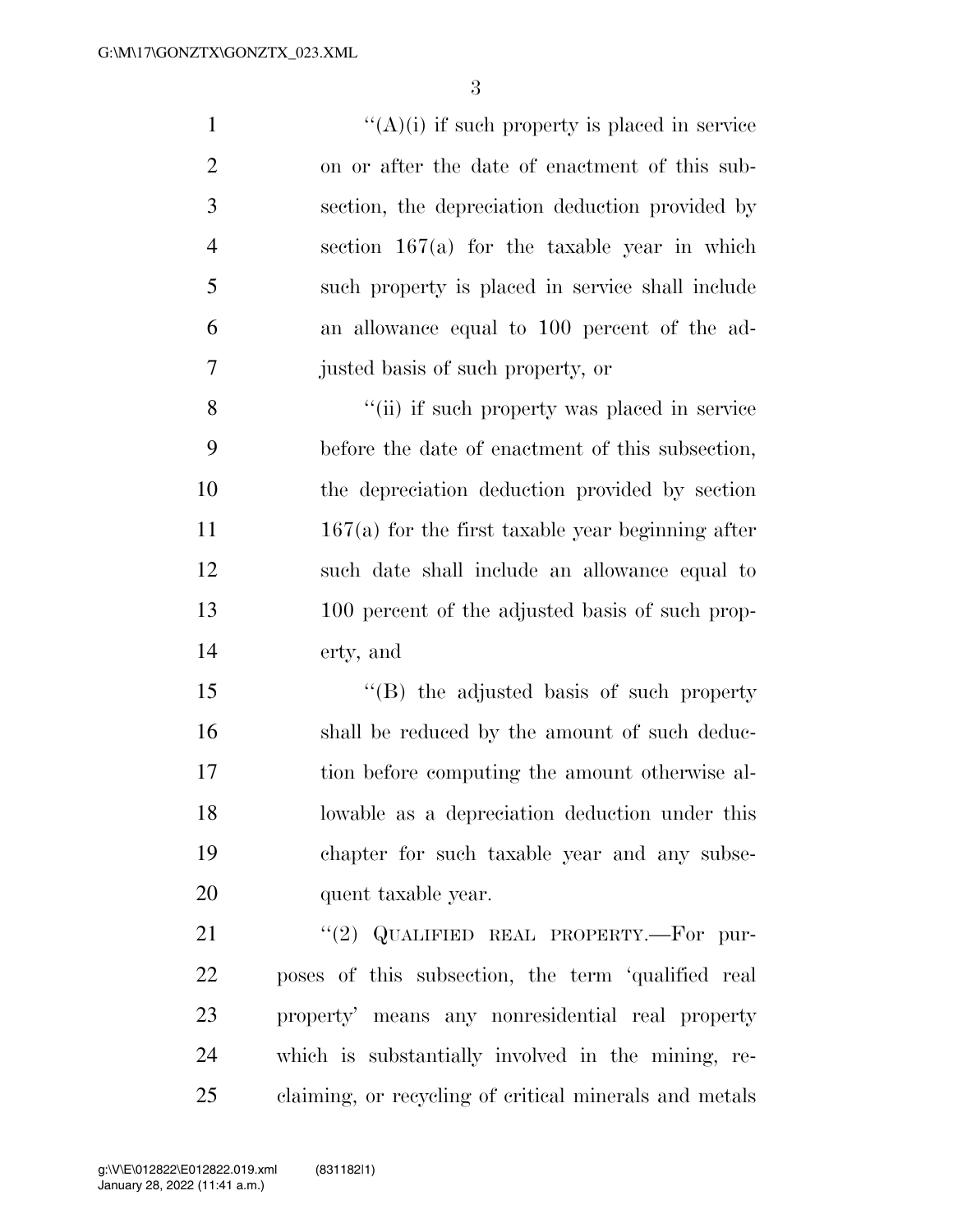1 (as defined in subsection  $(k)(11)(B)$ ) from deposits 2 in the United States.".

 (b) EFFECTIVE DATE.—The amendment made by this section shall apply to taxable years beginning after December 31, 2020.

## **SEC. 120003. DEDUCTION FOR PURCHASE OF CRITICAL MIN- ERALS AND METALS EXTRACTED WITHIN THE UNITED STATES.**

 (a) IN GENERAL.—Part VI of subchapter B of chap- ter 1 of the Internal Revenue Code of 1986 is amended by inserting after section 176 the following new section: **''SEC. 177. DEDUCTION FOR PURCHASE OF CRITICAL MIN- ERALS AND METALS EXTRACTED WITHIN THE UNITED STATES.** 

 ''(a) ALLOWANCE OF DEDUCTION.—There shall be allowed as a deduction for the taxable year an amount equal to 200 percent of the cost paid or incurred by the taxpayer for the purchase or acquisition of critical min-19 erals and metals (as defined in section  $168(k)(11)(B)$ ) which have been extracted from deposits in the United States.

22 "(b) APPLICATION WITH OTHER DEDUCTIONS.—No deduction shall be allowed under any other provision of this chapter with respect to any expenditure with respect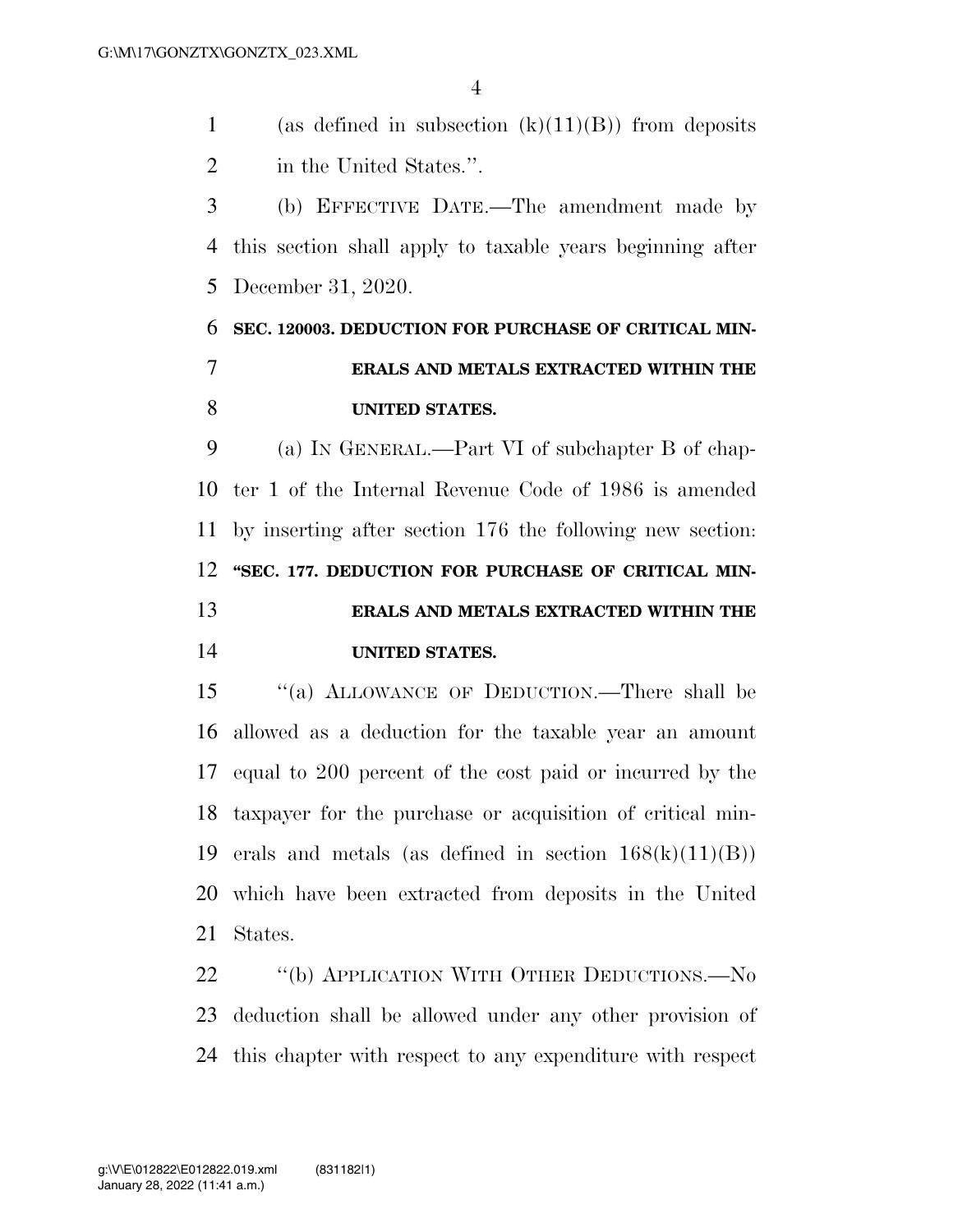to which a deduction is allowed or allowable under this section to the taxpayer.''.

 (b) CONFORMING AMENDMENT.—The table of sec- tions for part VI of subchapter B of chapter 1 of the Inter- nal Revenue Code of 1986 is amended by inserting after the item relating to section 176 the following new item: ''Sec. 177. Deduction for purchase of critical minerals and metals extracted within the United States.''. (c) EFFECTIVE DATE.—The amendments made by this section shall apply to amounts paid or incurred after December 31, 2020. **SEC. 120004. INCREASE IN RATE OF PERCENTAGE DEPLE- TION FOR CRITICAL MINERALS AND METALS FROM DEPOSITS IN THE UNITED STATES.**  (a) IN GENERAL.—Section 613(b)(1) of the Internal Revenue Code of 1986 is amended by striking ''and'' at the end of subparagraph (A), by striking the period at the end of subparagraph (B) and inserting ''; and'', and by adding at the end the following new subparagraph: ''(C) critical minerals and metals (as de-19 fined in section  $168(k)(11)(B)$  from deposits in 20 the United States.". (b) EFFECTIVE DATE.—The amendments made by this section shall apply to taxable years beginning after

December 31, 2020.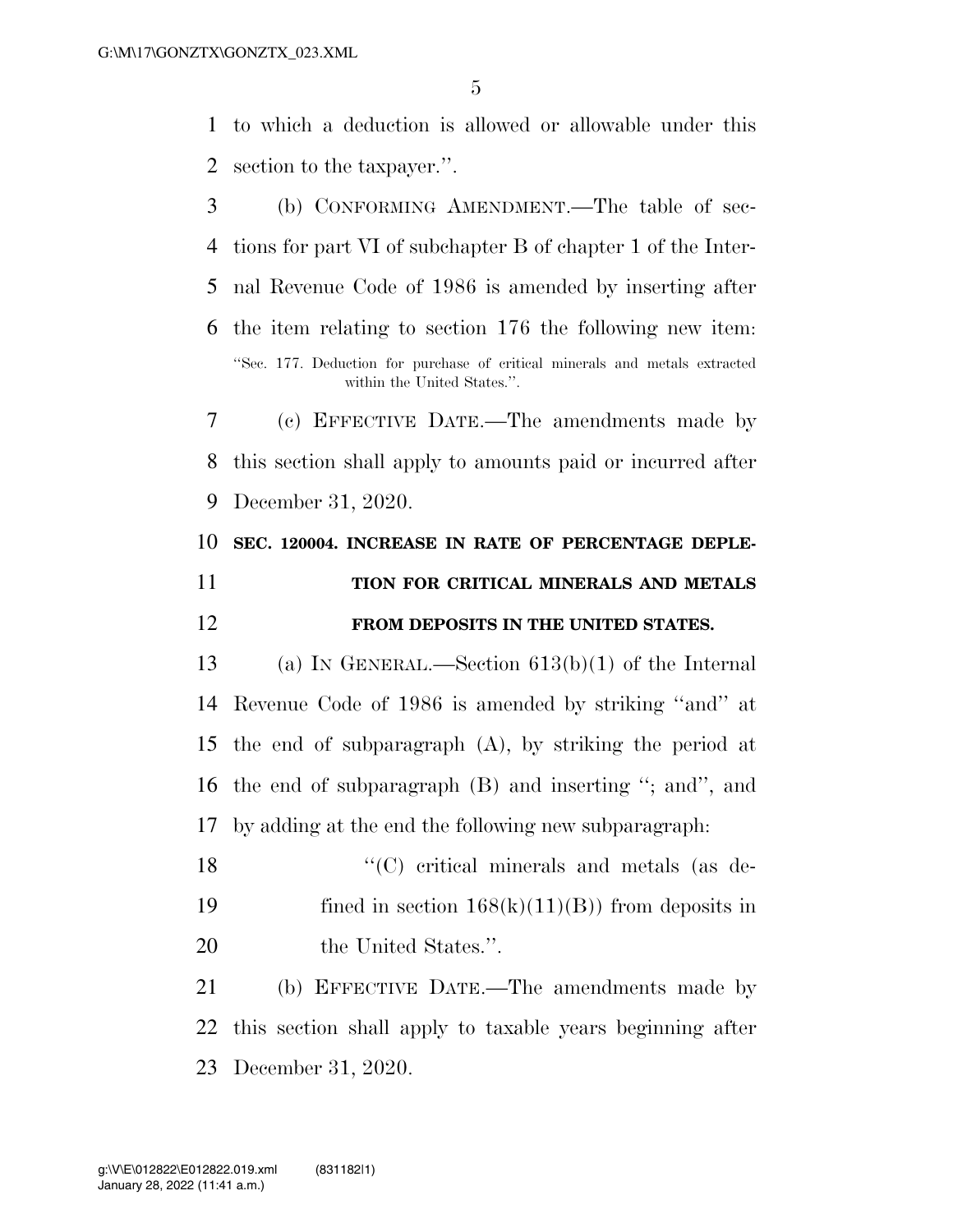**SEC. 120005. GRANT PROGRAM FOR DEVELOPMENT OF CRITICAL MINERALS AND METALS.** 

 (a) ESTABLISHMENT.—The Secretary of the Interior shall establish a grant program to finance pilot projects for the development of critical minerals and metals in the United States.

 (b) LIMITATION ON GRANT AWARDS.—A grant awarded under subsection (a) may not exceed \$10,000,000.

 (c) ECONOMIC VIABILITY.—In awarding grants under subsection (a), the Secretary of the Interior shall give priority to projects the Secretary determines are likely to be economically viable over the long term.

 (d) SECONDARY RECOVERY.—In awarding grants under subsection (a) during a fiscal year, the Secretary of the Interior shall seek to award not less than 30 percent of the total amount of grants awarded during that fiscal year for projects relating to secondary recovery of critical minerals and metals.

 (e) AUTHORIZATION OF APPROPRIATIONS.—There are authorized to be appropriated to the Secretary of the Interior \$50,000,000 for each of fiscal years 2022 through 2025 to carry out the grant program established under subsection (a).

(f) DEFINITIONS.—In this section: